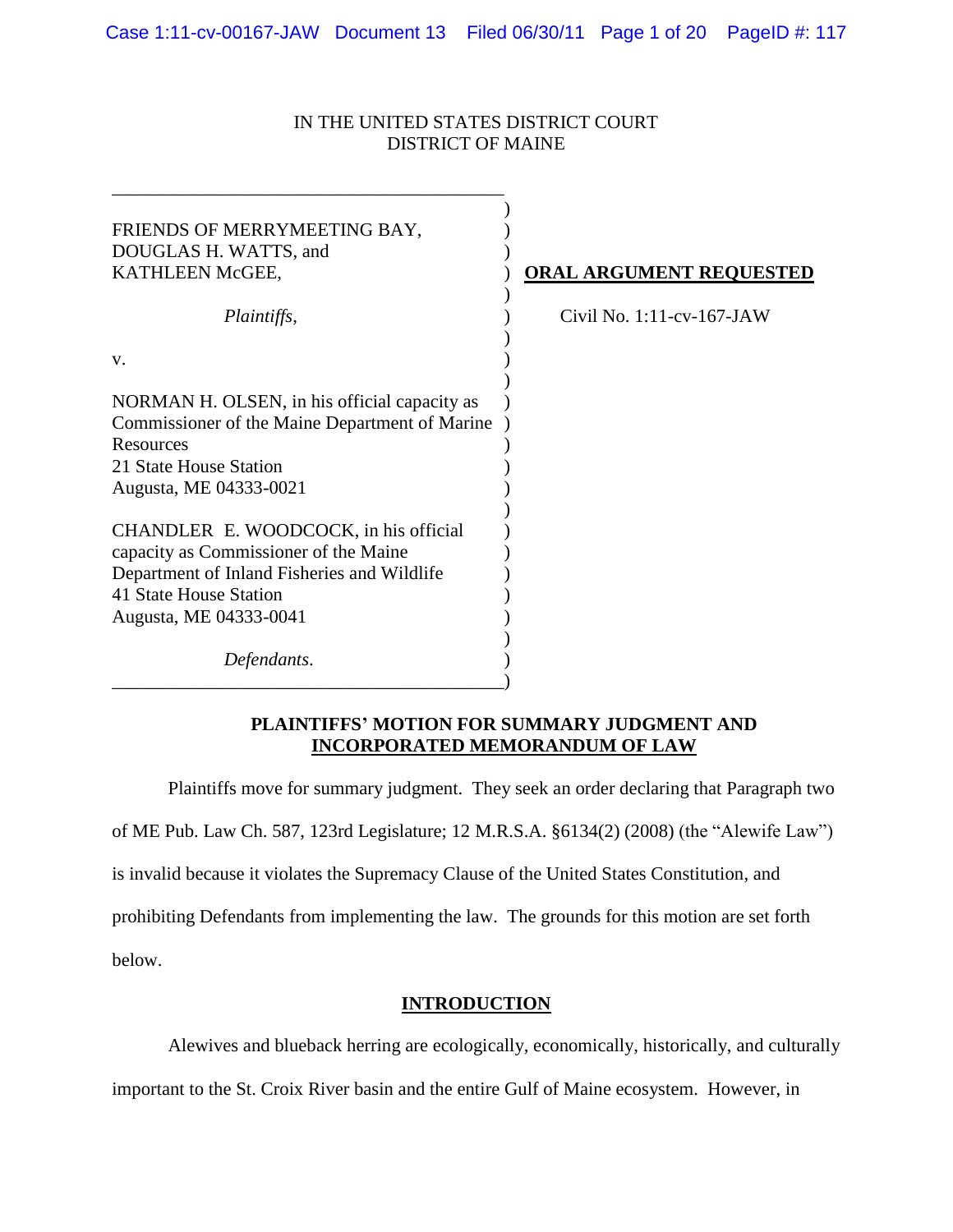2008, Maine enacted the Alewife Law directing the Commissioner of the Department of Marine Resources ("DMR") and the Commissioner of the Department of Inland Fisheries and Wildlife ("IFW") to eradicate alewives and blueback herring (collectively, "alewives") from 98 percent of their historic spawning and nursery habitat in the St. Croix River basin. The erroneous premise behind the Alewife Law is that eradicating alewives in the St. Croix is beneficial to smallmouth bass, a non-native fish favored by sport fishermen. By enacting the Alewife Law and eradicating an indigenous fish, Maine downgraded state water quality standards for the St. Croix River basin.

The Alewife Law is invalid under the Supremacy Clause of the U.S. Constitution, U.S. Const. art. VI cl. 2, because it is preempted by the federal Water Pollution Control Act ("Clean Water Act" or "CWA" or the "Act"), 33 U.S.C. § 1252, *et seq.,* and its implementing regulations, which set forth mandatory procedural and substantive requirements for revising state water quality standards. Changes in water quality standards must be submitted to and approved by the United States Environmental Protection Agency ("EPA") before they can become effective. Maine did not submit the Alewife Law to EPA for review, let alone receive approval for the water quality standard change from that agency. Moreover, states are prohibited from revising water quality standards to allow their waters to be degraded, except in the narrowest of circumstances, but Maine acted unilaterally to do precisely that by enacting the Alewife Law.

Plaintiffs are a conservation group and two individuals who use the St. Croix River and coastal Gulf of Maine waters. They have been aesthetically and economically harmed by the absence of alewives above the Grand Falls Dam required by the Alewife Law, and the related decrease in the Gulf of Maine population of alewives. They seek an order declaring the Alewife

2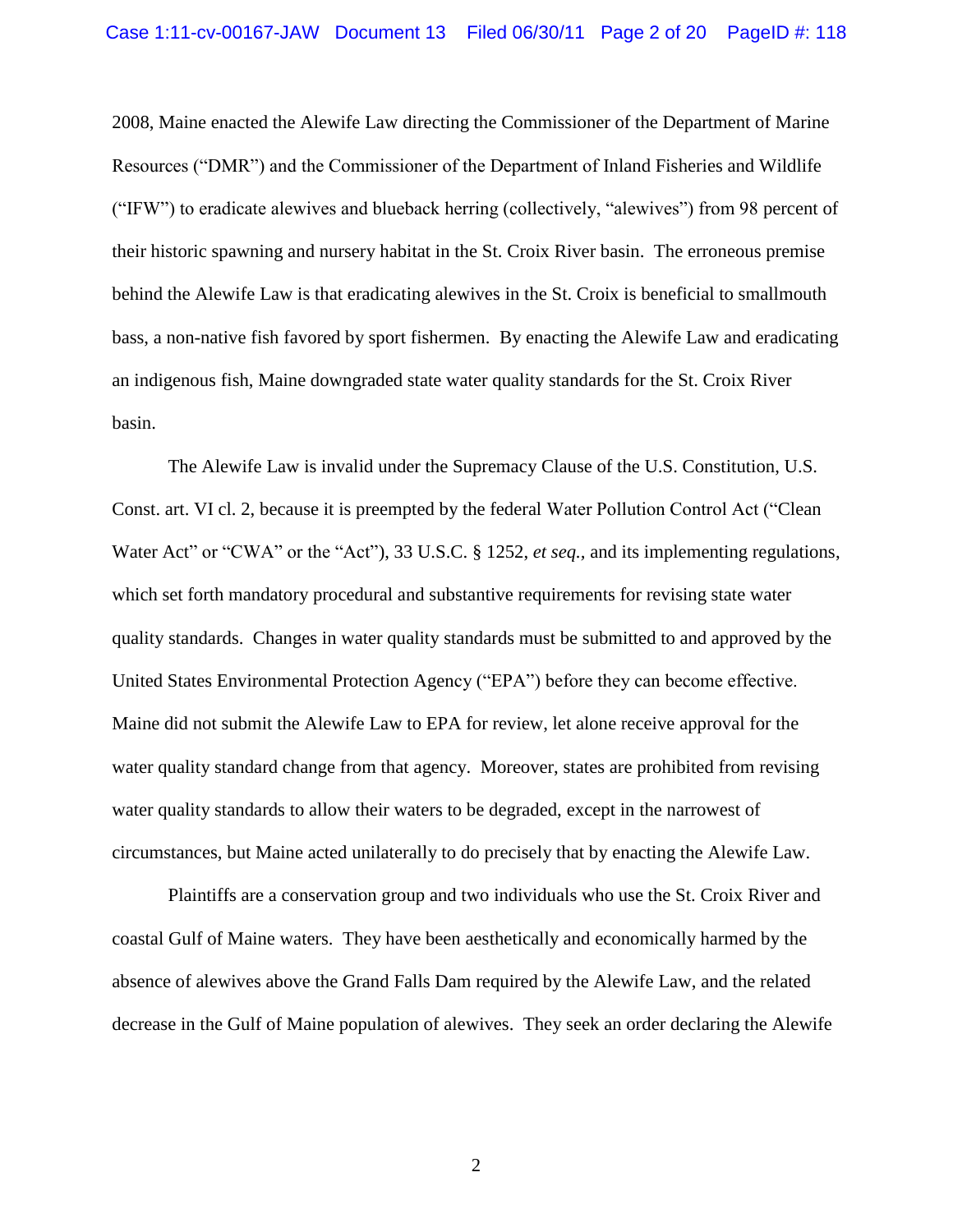Law unconstitutional under the Supremacy Clause and prohibiting the Commissioners of DMR and IFW from implementing the law.

#### **JURISDICTION**

This Court has subject matter jurisdiction over this matter pursuant to 28 U.S.C. § 1331. Under 28 U.S.C. § 1331, federal courts have jurisdiction over an action seeking declaratory and injunctive relief against state officials on the grounds that federal law preempt state law. *E.g., Verizon Maryland, Inc. v. Public Service Commission of Maryland*, 535 U.S. 635, 641-644 (2002); *Local Union No. 12004 USW v. Massachusetts*, 377 F.3d 64, 72-75 (1st Cir. 2004).

#### **STATEMENT OF FACTS**

Maine enacted the Alewife Law in 2008. ME Pub. Law Ch. 587, 123rd Legislature; 12 M.R.S.A. §6134(2) (2008). Paragraph two of the law directs the DMR and IFW Commissioners to "ensure that the fishway on the Grand Falls Dam [on the St. Croix River] is configured or operated in a manner that prevents the passage of alewives." "Alewives" is defined by law to mean both alewives, *Alosa pseudoharengus,* and blueback herring, *Alosa aestivalis.* 12 M.R.S.A. § 6001(1-A).

Defendants, the current Commissioners of the two agencies, are implementing the Alewife Law. Statement of Undisputed Material Facts ("SUMF") ¶ 3. The Alewife Law blocks alewives from approximately 98 percent of their spawning and nursery habitat. SUMF ¶ 38. Maine did not submit the Alewife Law for review or approval to the EPA as a change in water quality standards. SUMF ¶ 41.

Alewives are indigenous to the St. Croix River basin. SUMF  $\P 9$ .<sup>1</sup> They are ecologically, economically, historically, and culturally important to the St. Croix River basin and

 $1$  The premise of the Alewife Law was that eradicating alewives from the St. Croix River basin would benefit the smallmouth bass fishery. SUMF ¶¶ 31, 32. Scientific studies have proven this premise wrong. SUMF ¶¶ 34, 35.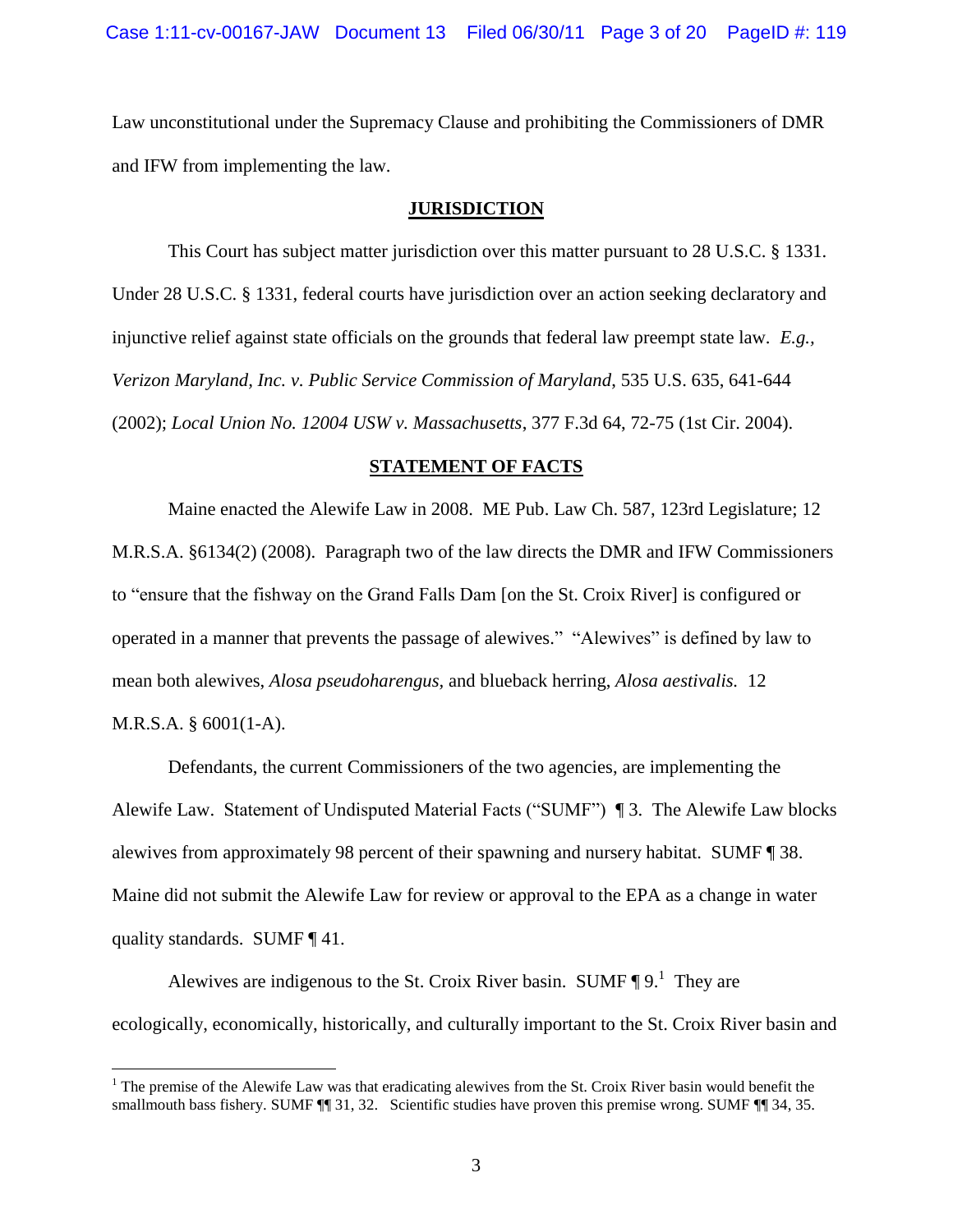the entire Gulf of Maine ecosystem. SUMF ¶ 10. The St. Croix River once produced the largest populations of alewives in New England. SUMF ¶ 11 Today, however, only a small fraction of that former population is found in a short section of the St. Croix River below the Grand Falls Dam. SUMF  $\P$  12. Alewives play a keystone role in the river and coastal ocean ecosystem, serving as food for many other species of fish, marine mammals, and birds. SUMF ¶ 13. They are fished for by commercial and recreational fishermen, and are valuable to fisherman and related coastal economies as bait for lobster and recreational fishermen, and as forage for commercially valuable species like cod, halibut, and tuna. SUMF ¶¶ 15, 18, 19, 20.

Additional undisputed facts, including facts relating to standing, are referred to as necessary in the argument section, below. For a more detailed recitation of material facts, Plaintiff's refer this Court to its Statement of Undisputed Material Facts filed herewith.<sup>2</sup>

#### **STANDARD OF REVIEW**

Summary judgment must be granted "if the movant shows that there is no genuine dispute as to any material fact and the movant is entitled to judgment as a matter of law." Fed. R. Civ. P. 56(a) (amended December 1, 2010).

## **LEGAL AND REGULATORY BACKGROUND**

#### **The Law Of Preemption.**

 $\overline{a}$ 

Article VI, clause 2 of the Constitution, the Supremacy Clause, provides that the laws of the United Sates "shall be the supreme Law of the Land; . . . any Thing in the Constitution or Laws

 $2^{2}$  Supporting evidence for the SUMF is largely from government reports and publications, which are posted on government websites. These reports are authenticated by the Fleming declaration (Fed. R. Evid. 901(a)), and as official publications (Fed. R. Evid. 902(5)) and public records and reports (Fed. R. Evid. 901(7)). Reports that are prepared by Commissioner Olsen"s Maine Department of Marine Resources are not hearsay because they are admissions. Fed. R. Evid. 801(d)(2). Alternatively, these (and government reports from other government agencies Plaintiffs submit) are admissible under the public records and reports exception to the hearsay rule. Fed. R. Evid. 803(8); *E.g., PennEnvironment v. GenOn Northeast Management Company*, 2011 U.S. Dist. LEXIS 29098, at \*32- 33 (W.D. Penn. March 21, 2011).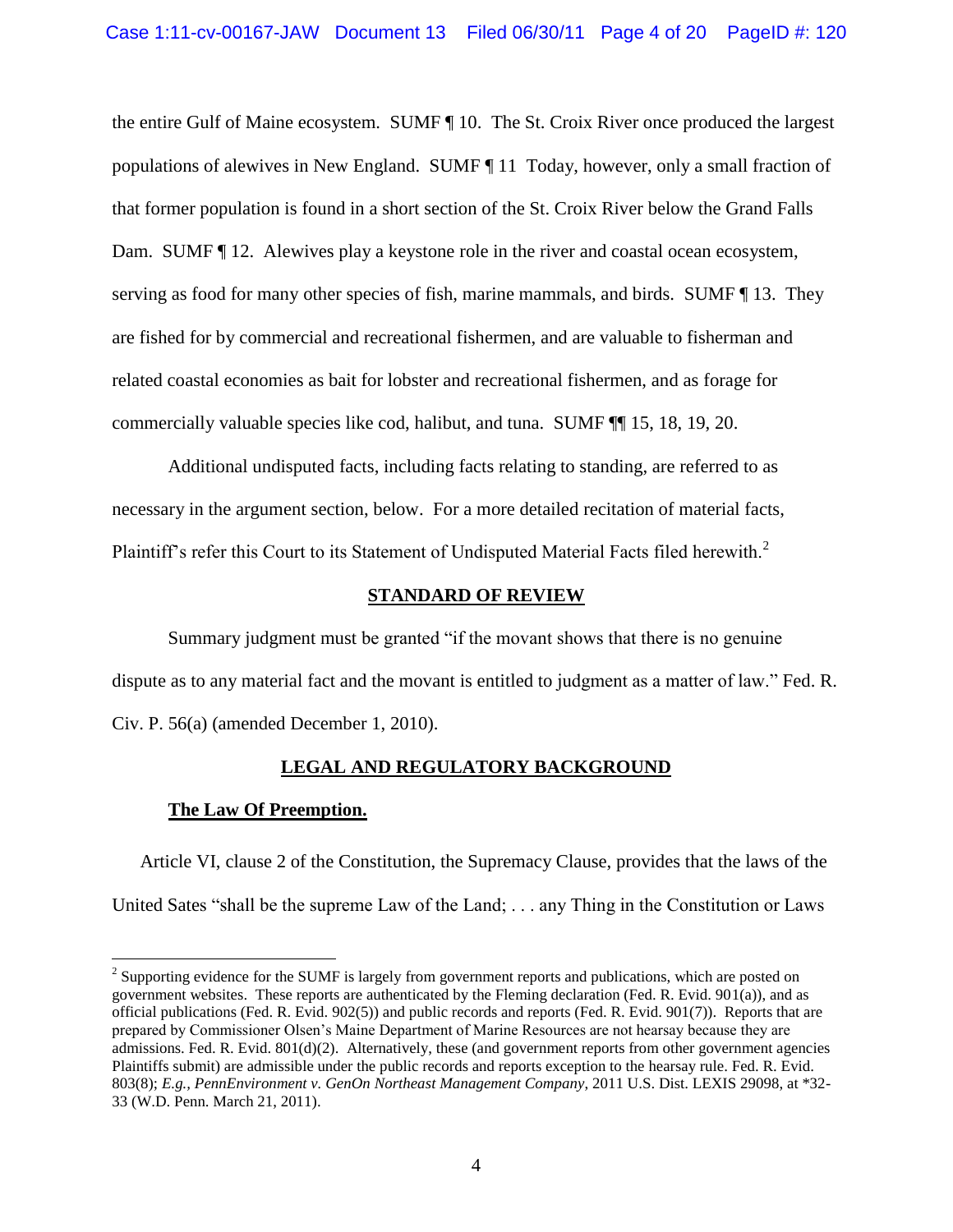of any State to the Contrary notwithstanding." U.S. Const., art. VI, clause 2. As recently stated by the First Circuit:

To simplify a complex area of law, preemption arguments are generally divided into three categories. The first, express preemption, results from language in a statute revealing an explicit congressional intent to preempt state law. The second, field preemption, is that Congress may implicitly preempt a state law by creating a pervasive scheme of regulation. The third category is conflict preemption. In this category, state law is pre-empted to the extent it actually conflicts with federal law, that is, when compliance with both state and federal law is impossible, or when the state law stands as an obstacle to the accomplishment and execution of the full purposes and objectives of Congress.

*Weaver's Cove Energy, LLC. v. Rhode Island Coastal Resources Management Council, 589 F.3d* 

458, 472-73 ( $1<sup>st</sup>$  Cir. 2009) (internal quotes and citations omitted). The validity of state regulation must be judged against the "federal statutory structure," and there is "[n]o artificial presumption" of non-preemption of state rules. *U.S. v. Locke*[, 529 U.S. 89, 107-08 \(2000\).](https://owa.earthjustice.org/owa/redir.aspx?C=f0812f0e5531471aa556a11c79973f9f&URL=https%3a%2f%2fa.next.westlaw.com%2fLink%2fDocument%2fFullText%3ffindType%3dY%26serNum%3d2000067271%26pubNum%3d708%26originationContext%3ddocument%26transitionType%3dDocumentItem%26contextData%3d(sc.Search)) 

State law can be preempted not only by a federal statute, but also by federal agency action, including agency regulations. *FitzGerald v. Harris,* 549 F.3d 46, 55 (1st Cir. 2008); *see e.g. Geier v. American Honda Motor Co.*, 529 U.S. 861 (2000) (Department of Transportation motor vehicle safety standard preempts state "no airbag" law). ""[A] federal agency acting within the scope of its congressionally delegated authority may pre-empt state regulation"...." *City of New York v. FCC*, 486 U.S. 57, 63-64 (1988) (quoting *Louisiana Public Service Comm'n v. FCC*, 476 U.S. 355, 368-269 (1986)).

A state law that is preempted is "a nullity," *Massachusetts Association of Health Maintenance Organizations v. Ruthardt*, 194 F.3d 176, 178 (1st Cir. 1999), and "unenforceable," *New York v. FCC,* 486 U.S. at 64. *Cipollone v. Liggett Group*, 505 U.S. 504, 516 (1992) ("state law that conflicts with federal law is without effect").

## **The Clean Water Act And State Water Quality Standards.**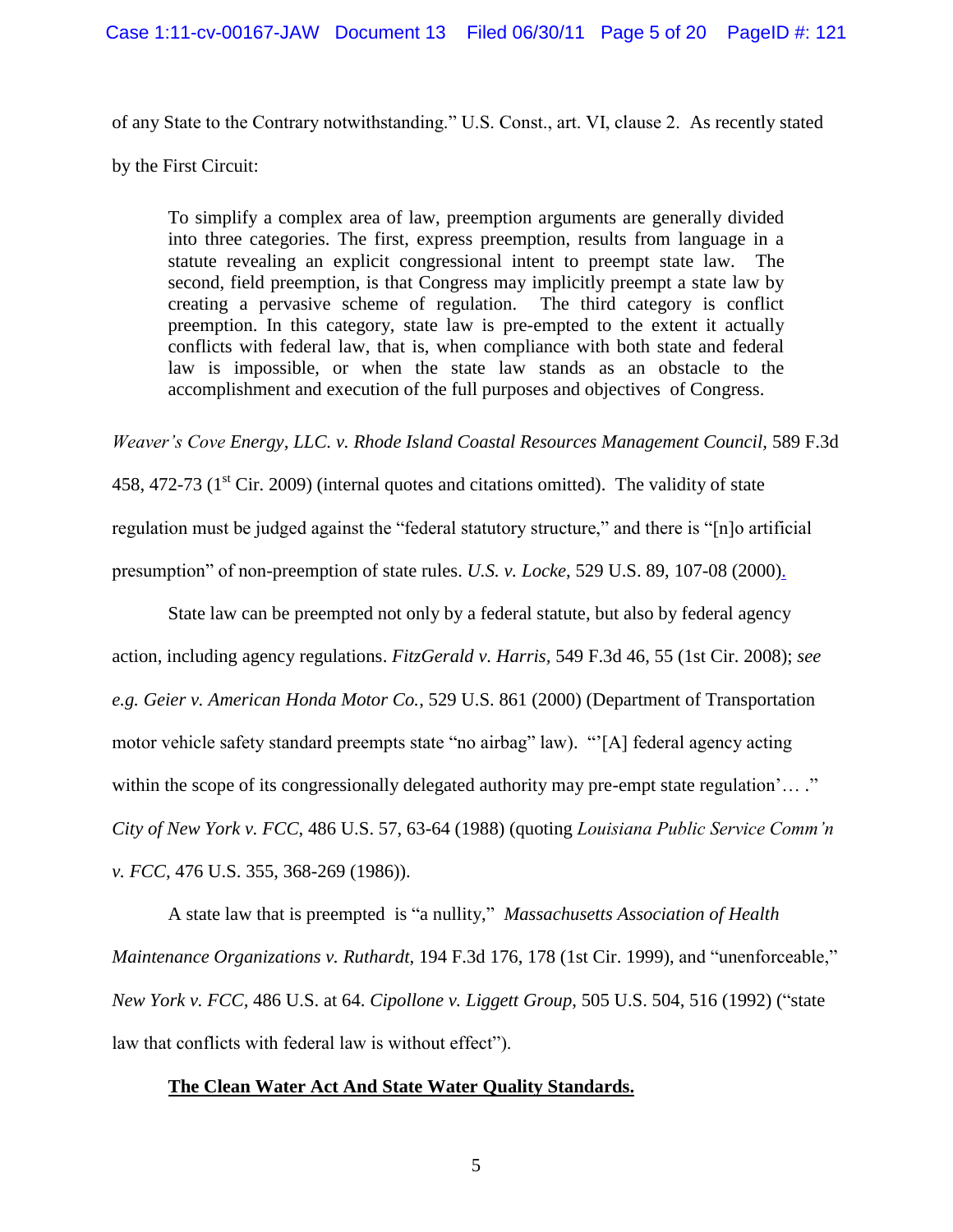Pursuant to the Commerce Clause of the U.S. Constitution, Congress mandated that the nation"s waters be managed consistent with the requirements of the Clean Water Act. U.S. CONST. art. I, sec. 8, cl. 3; 33 U.S.C. §1251 et. seq.; 40 C.F.R. § Part 131. The U.S. Constitution grants Congress the further power "[t]o make all Laws which shall be necessary and proper" for executing its enumerated powers and all other powers vested by the Constitution in the U.S. Government. U.S. CONST. art. I, sec. 8, cl. 18.

Congress declared that the objective of the CWA "is to restore and maintain the chemical, physical, and biological integrity of the Nation"s waters." 33 U.S.C. § 1251(a). The CWA sets a "national goal" to achieve "water quality which provides for the protection and propagation of fish, shellfish, and wildlife and provides for recreation in and on the water." 33 U.S.C. §1251(a)(2). To further the objective and goal of the CWA, Congress required states to adopt water quality standards that "protect the public health or welfare, enhance the quality of water and serve the purposes of [the CWA]. 33 U.S.C. § 1313(c)(2)(A).

State water quality standards must consist of designated uses of its waters (such as habitat for fish or other aquatic life) and criteria to protect such uses. 33 U.S.C. § 1313(c)(2)(A); 40 C.F.R. § 131.2. State water quality standards must also include an "antidegradation" policy to ensure that "existing instream water uses and the level of water quality necessary to protect the existing uses shall be maintained and protected." 40 C.F.R. § 131.12.

The CWA and its implementing regulations set forth mandatory procedural and substantive requirements for revising a state water quality standard, including that: (1) water quality standards and any amendments to them must be submitted to and approved by EPA before they become effective*,*33 U.S.C. § 1313(c)(2)(A); 40 C.F.R. § 131.21; (2) once a designated use is established in state water quality standards and approved by EPA, a less

6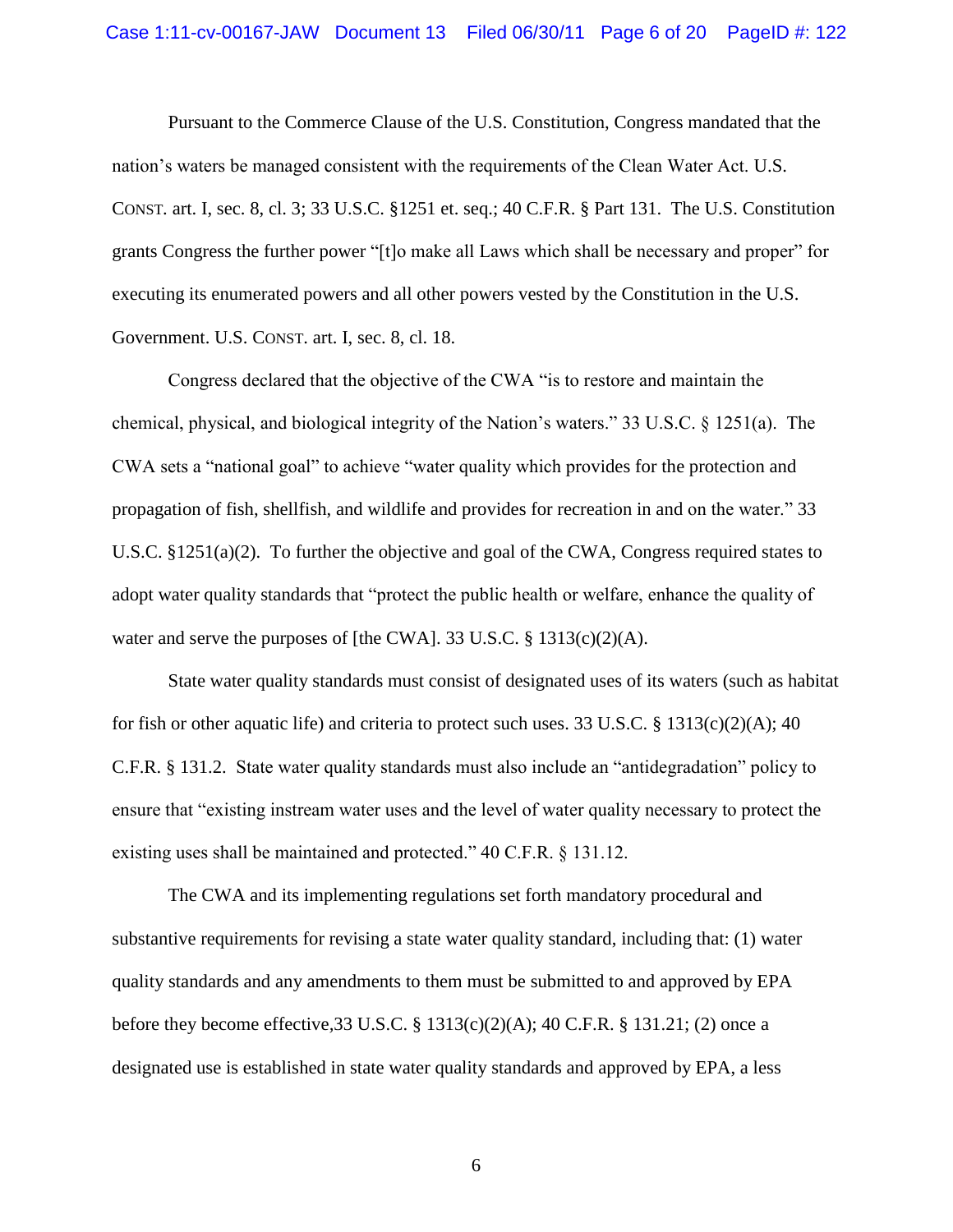protective "sub-category" of that use for a specific waterbody may not be created unless and until a Use Attainability Analysis ("UAA") is performed and its conclusion, showing that the designated use is not achievable, is approved by EPA, 40 C.F.R. § 131.10(g), and; (3) where waters are meeting their designated uses, water quality standards can be revised only in compliance with the antidegradation policy, 33 U.S.C. 1313(d)(4)(B) and 40 CFR § 131.12.

In Maine, the Legislature is responsible for promulgating and revising water quality standards, 38 M.R.S.A. § 464(1) and (2), and for creating subcategories of designated uses, 38 M.R.S.A. § 464(3). Pursuant to the CWA and its implementing regulations, Maine adopted water quality standards for the St. Croix River Basin above the Grand Falls Dam that were approved by the EPA. 38 M.R.S.A. §467(13). These standards are discussed more fully below. Also pursuant to the CWA, Maine water quality standards include an antidegradation policy that protects existing in-stream uses and the water quality necessary to protect such uses. 38 M.R.S.A. § 464(4)(F)(1).

#### **ARGUMENT**

# **I. THE 2008 ALEWIFE LAW AND THE ACTIONS BY THE COMMISSIONERS OF DMR AND IFW TO IMPLEMENT THAT LAW ARE PREMPTED BY THE CWA AND EPA REGULATIONS.**

## **A. The Alewife Law Lowered Maine's Water Quality Standards for the St. Croix River Basin Above the Grand Falls Dam.**

Maine"s water quality standards for the St. Croix River basin above the Grand Falls dam are classified as Class, A, B, and GPA, depending on the waterbody. 38 M.R.S.A. § 467(13). All of these classifications require that the waters be of such quality that they are suitable for the legally designated uses of fish habitat and for the human uses of recreation and fishing. 38 M.R.S.A. § 465(2)(A), (3)(A); 465-A(1)(A).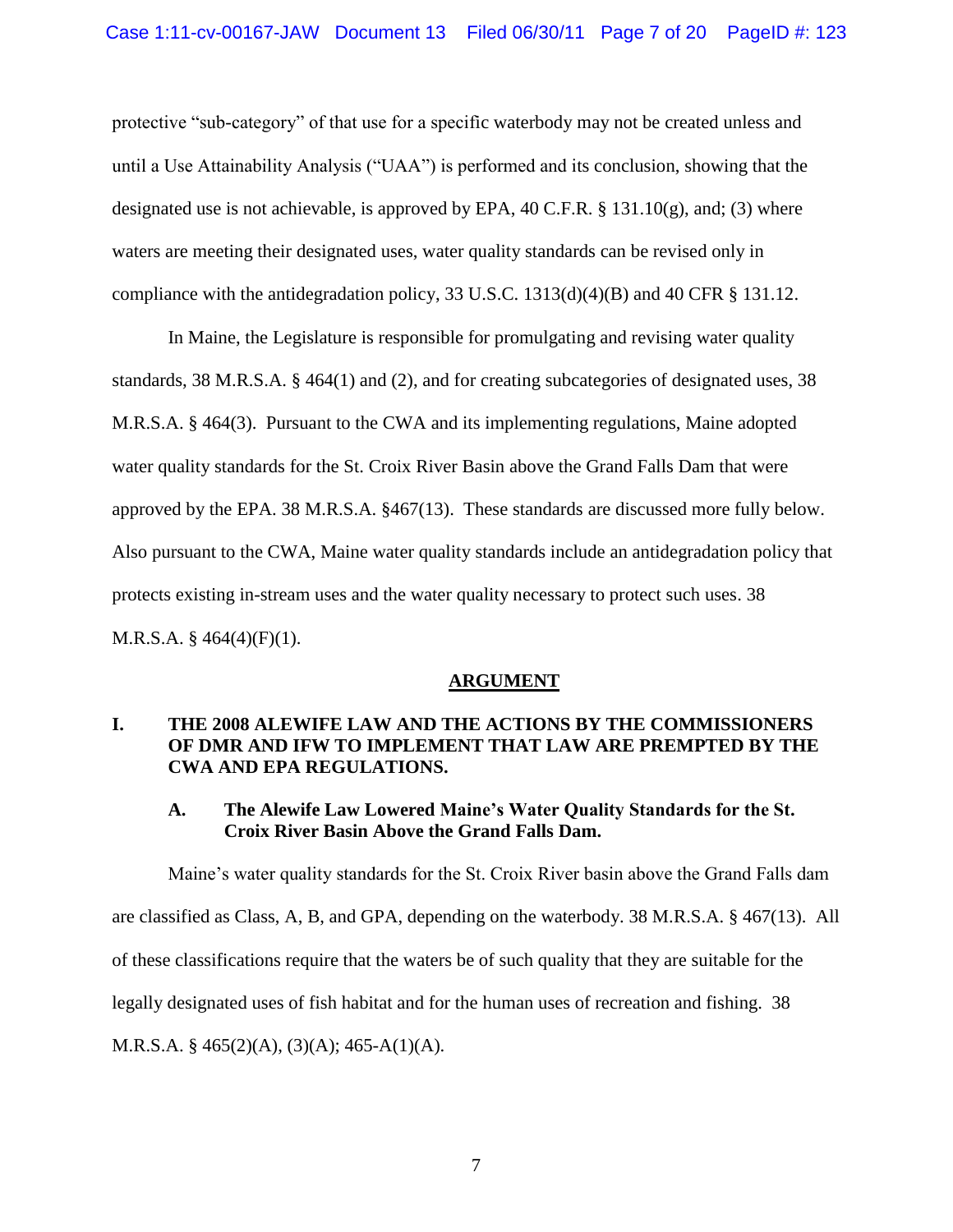In addition, for waters that are classified as A and GPA, "[t]he habitat must be characterized as natural." 38 M.R.S.A.  $\S$  $\S$  465(2)(A); 465-A(1)(A). "Natural" is defined by statute as meaning "in, or as if in, a state not measurably affected by human activity." 38 M.R.S.A. § 466(9). For waters that are classified as B, the habitat must be "unimpaired." 38 M.R.S.A. § 465(3)(A). "Unimpaired" is defined as "without a diminished capacity to support aquatic life." 38 M.R.S.A. § 466(11). The stringency of this standard is evidenced by the requirement that Class B waters "must be of sufficient quality to support all aquatic species indigenous to the receiving water without detrimental changes in the resident biological community" even when there are discharges into the waters. 38 M.R.S.A.  $\S$  465(3)(C).

The 2008 Alewife Law lowers the St. Croix River basin water quality standards for a number of reasons. First, the 2008 Alewife Law negatively changes the narrative criteria for Class A, GPA, and B waters. By requiring the Grand Falls dam to block the passage of alewives and eradicating the species from 98 percent of the spawning and rearing habitat in the river basin, the Legislature required the river basin to (1) be "measurably affected by human activity" (thus lowering the class of A and GPA waters) and (2) have a "diminished capacity to support aquatic life" (thus lowering the class of B waters). *See Miccosukee Tribe of Indians of Florida v. United States of America,* 1998 U.S. Dist. LEXIS 15838, at \*47-49 (S.D. Fla. 1998) (where a state statute authorizes actions that directly violate an existing state water quality standard, a change in water quality standards has occurred).<sup>3</sup>

Second, it is settled that fish passage ""clearly bear[s] on the attainment of the designated uses of fishing, recreation, and fish habitat."" *S.D. Warren Company v. Maine Dep't of Envtl.* 

 $3$  The fact that the Legislature did not call the 2008 Alewife Law a change in water quality standards is irrelevant. As the Court of Appeals for the Eleventh Circuit held, it is the *effect* of a law that determines whether a change in water quality standards occurs, not how that law is described by a state or what procedures were used to enact it. *Florida Public Interest Research Group Citizen Lobby, Inc. v. Florida Dept. of Envt'l Prot.,* 386 F.3d 1070, 1089- 1090 (11th Cir. 2004).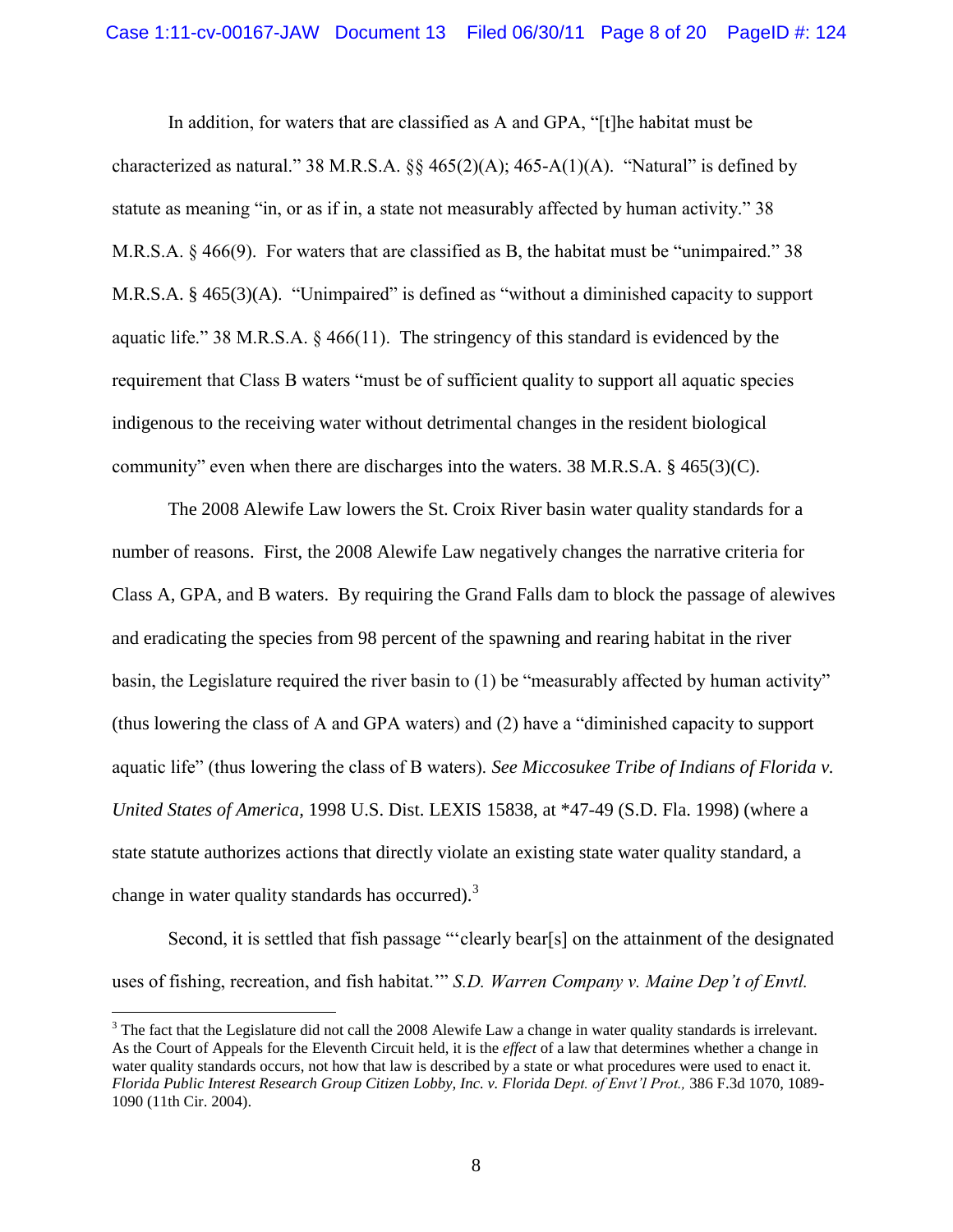*Prot.,* 2004 Me. Super. LEXIS 115, at \*10 (Cumberland 2004), *aff'd,* 2005 ME 27, 868 A.2d 210 (Me. 2005), *aff'd,* 547 U.S. 370 (2006) (quoting *Bangor Hydro-Electric Co. v. Board of Envtl. Prot.* 595 A.2d 438, 443) (Me. 1991). Maine regularly requires hydroelectric dams to provide fish passage in order to assure attainment of these designated uses. *E.g., S.D. Warren v. Bd. of Envt'l Prot.*, 2004 Me. Super. LEXIS 115, at \*10-14; *Save Our Sebasticook, Inc. v. Board of Envt'l. Prot.*, 2007 ME 102, 928 A.2d 736, 739 (Me. 2007).<sup>4</sup> By requiring alewife passage to be eliminated at Grand Falls dam, the Legislature decided that the designated uses of fishing, recreation and fish habitat need not be attained, which constitutes a lowering of water quality standards.

Third, in requiring alewives to be eradicated from almost all of the St. Croix River basin, the Legislature decided that those waters must no longer support all indigenous species, and that the resident biological community must be changed so as to be void of the keystone aquatic species. This means that the Legislature has lowered the water quality standard to a classification below Class C. *S.D. Warren v. Dept. of Envt'l Prot.,* 2004 Me. Super. LEXIS 115, at \* 13-14 ("Class B and C waters also must "be of sufficient quality to support all aquatic species indigenous to the receiving water without detrimental changes in the resident biological community.' [Statutory cites omitted]."); 38 M.R.S.A.  $\frac{6}{9}$  465(4)(C) (Class C standards).<sup>5</sup>

<sup>4</sup> Under Section 401 of the Clean Water Act, 33 U.S.C. § 1341, hydroelectric dams must obtain a state "water quality certification" before they may obtain a license to operate from the Federal Energy Regulatory Commission ("FERC"). A Section 401 water quality certification must contain provisions that ensure the licensed activity will not violate or prevent attainment of state water quality standards or other state water quality requirements. *S.D. Warren v Maine Bd. of Envt'l Prot.*, 540 U.S. 370 (2006). (Plaintiffs note that Grand Falls dam is not FERClicensed because it is so old.)

<sup>&</sup>lt;sup>5</sup> Though the "indigenous" language is not used in the statute setting forth Class A and GPA standards, A and GPA are higher and more protective water quality standards, and the waters in those higher classes must be "natural," 38 M.R.S.A. §§ 465(2)(A); 465-A(1)(A), which necessarily means that the waters must also support indigenous aquatic life.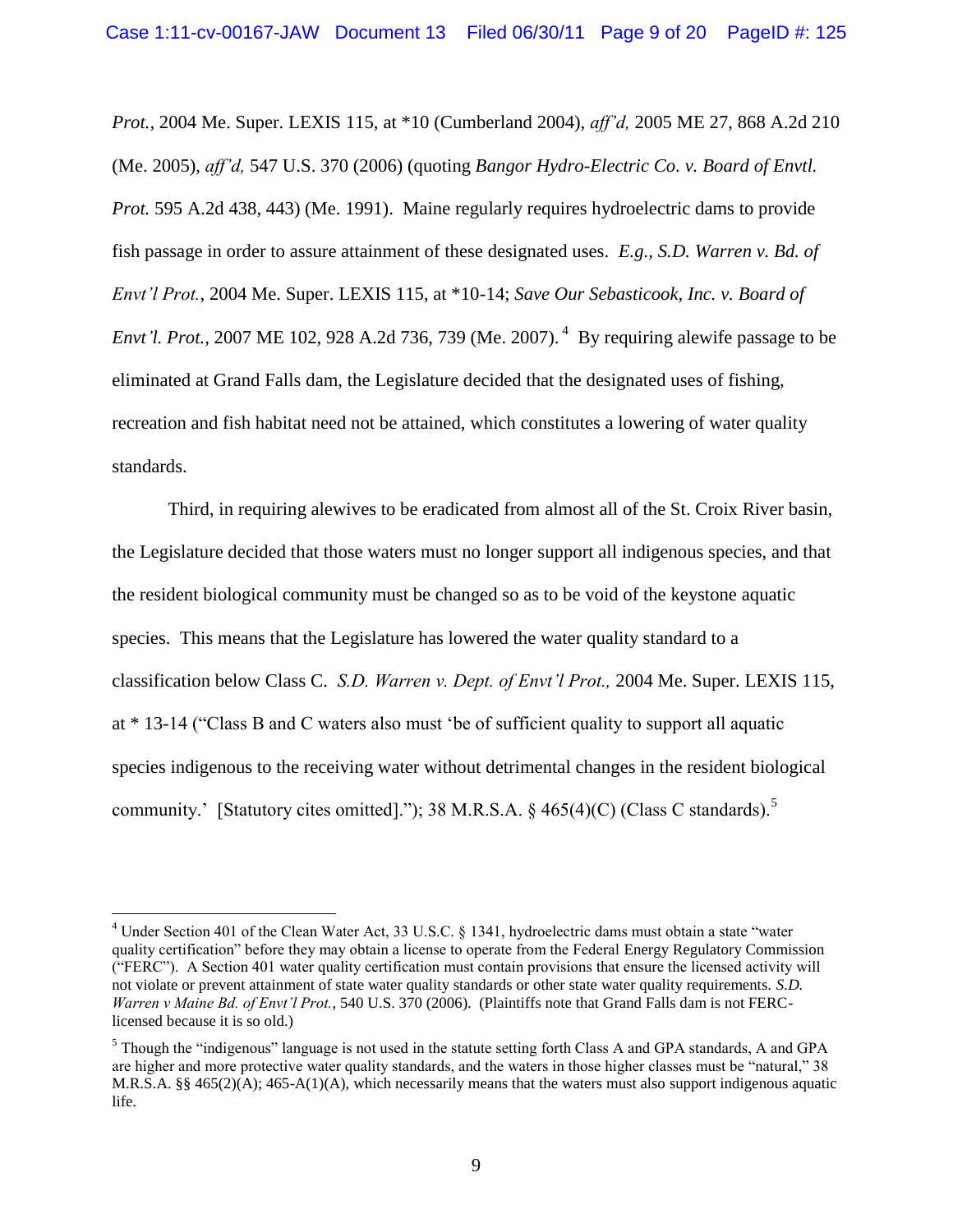The fact that fish species other than alewives are present above Grand Falls dam does not mean the designated uses and criteria to protect these uses are being attained. As the Maine Board of Environmental Protection ("BEP") found in rejecting an administrative appeal by S.D. Warren Company of water quality certifications issued for the company"s dams on the Presumpscot River (a decision which was affirmed by the Superior Court, the Maine Supreme Judicial Court, and the U.S. Supreme Court, *see S.D. Warren* cite *supra*):

Nowhere, as appellant [S.D. Warren] suggests, does the [water quality] statute state that "some" of the waters be suitable for the designated uses; that "some" of the aquatic species indigenous to the waters be supported; or that "some" of the habitat must be unimpaired or natural. On the contrary the terms "receiving waters" and "habitat" are unqualified and the statute specifically states that the water quality must be such as to support "all" indigenous aquatic species.

*BEP, In the Matter of S.D. Warren Company Presumpscot River Hydro Projects Water Quality Certification, Findings of Fact and Order on Appeal, p. 9 (October 2, 2003)* (a copy of this order is attached as Fleming Ex. L).

Fourth, the waters above Grand Falls dam are degraded under the "antidegradation policy" set forth in EPA regulations. Under the CWA, the antidegradation policy requires state water quality standards to ensure that "existing instream water uses and the level of water quality necessary to protect the existing uses shall be maintained and protected. 40 C.F.R. § 131.12. An "existing use" is defined as "those uses actually attained in the water body on or after November 28, 1975, whether or not they are included in the water quality standards. 40 C.F.R. § 13.3(e). "An existing use can be established by demonstrating that fishing, swimming, or other uses have actually occurred since November 28, 1975, or that the water quality is suitable to allow such uses to occur. Where an existing use is established, it must be protected even if it is not listed in the water quality standards as a designated use. Tier 1 requirements are applicable to all surface waters." EPA interpretive guideline, *available at:*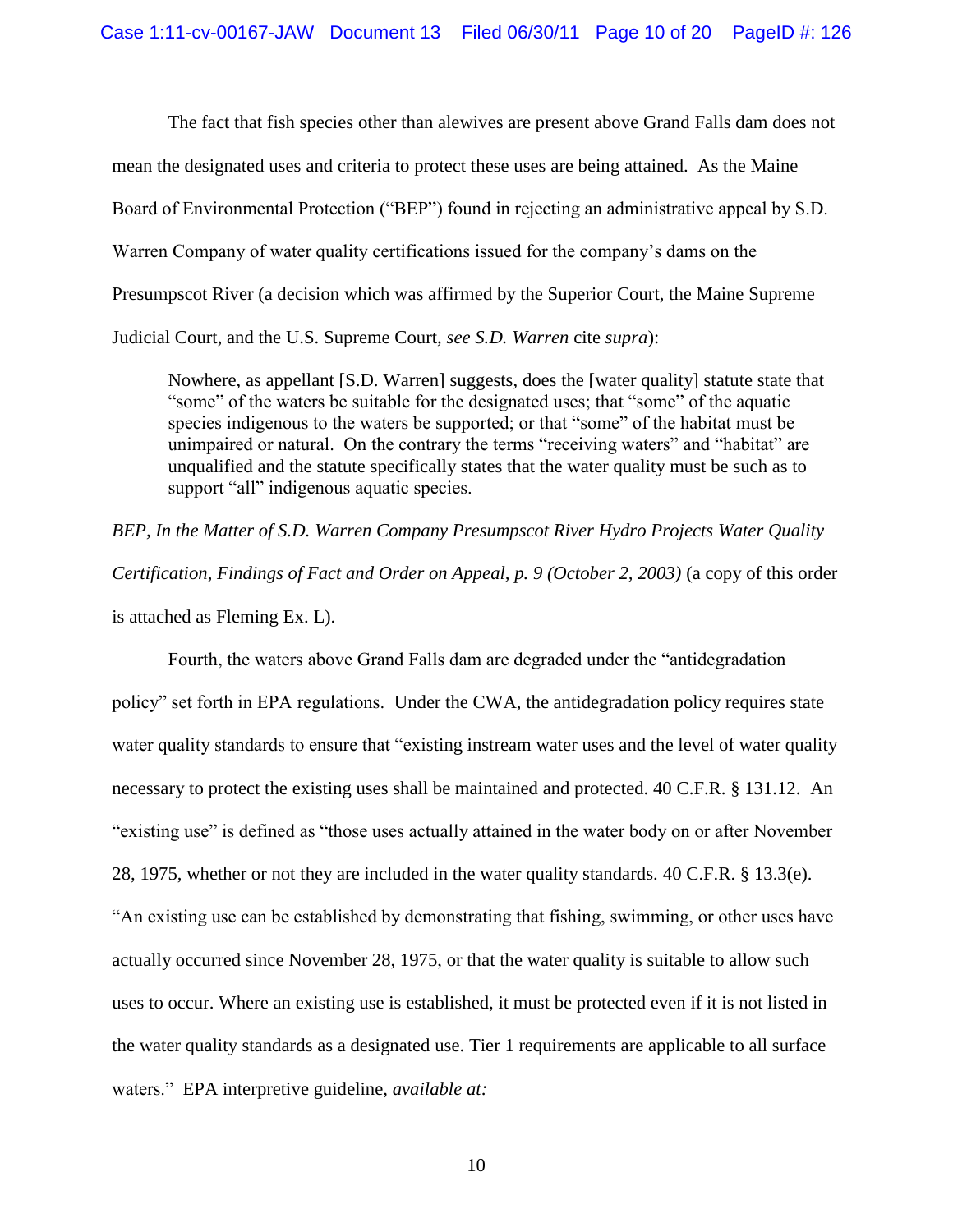[http://water.epa.gov/scitech/swguidance/standards/adeg.cfm.](https://owa.earthjustice.org/owa/redir.aspx?C=5db31dc71f2e4ce7b71b94ffdb30ea93&URL=http%3a%2f%2fwater.epa.gov%2fscitech%2fswguidance%2fstandards%2fadeg.cfm) Partially or completely eliminating any existing use is not allowed under the antidegradation policy. U.S. EPA, *Water Quality Handbook,* 4.4.2. Maine's water quality standards contain an antidegradation policy that, consistent with the requirement of the CWA, protect the existing uses of Maine waters and the water quality necessary to protect such uses. 38 M.R.S.A.  $\S$  464(4)(F)(1).

The 2008 Alewife Law violates the federal antidegradation policy because it weakens the instream use of the waters above Grand Falls dam as fish habitat for indigenous alewives, and other species that depend upon the presence of alewives. *Miccosukee Tribe v. U.S.,* 1998 U.S. Dist. LEXIS 15838, at \*53-54 (holding that a change in narrative water quality standards for the Everglades is invalid because it violated the antidegradation policy).<sup>6</sup>

The Alewife Law can also be viewed as unlawfully creating a less protective subcategory of the Class A, GPA, and B water quality standards applicable to these waters without undertaking mandatory procedural steps including performance of a UAA and approval of its conclusion by EPA, 40 C.F.R. § 131.10(g); SUMF  $\P$  41-43. The 2008 Alewife Law creates a subcategory of use, only applicable to the St. Croix River basin above Grand Falls, of "natural except for alewives and alewife habitat." Water quality standards require that in all waters of the State, indigenous species must be protected. As a result of the Alewife Law, only in the St. Croix River basin must an indigenous species be eradicated. *See generally, FPL Energy Maine Hydro LLC v. Dept. of Envtl. Prot*., 2007 ME 97, 926 A.2d 1197, 1207(Me. 2007) (discussing EPA disapproval of Maine Legislature's resolve to treat dam impoundments different from natural lakes on the ground that the Legislature created a subcategory without following CWArequired procedures and receiving EPA approval).

 $<sup>6</sup>$  Alewives migrated passed Grand Falls dam and populated the St. Croix River basin above the dam after November</sup> 28, 1975, SUMF ¶¶ 30-31, and thus the designated uses relating to the presence of alewives there are "existing uses."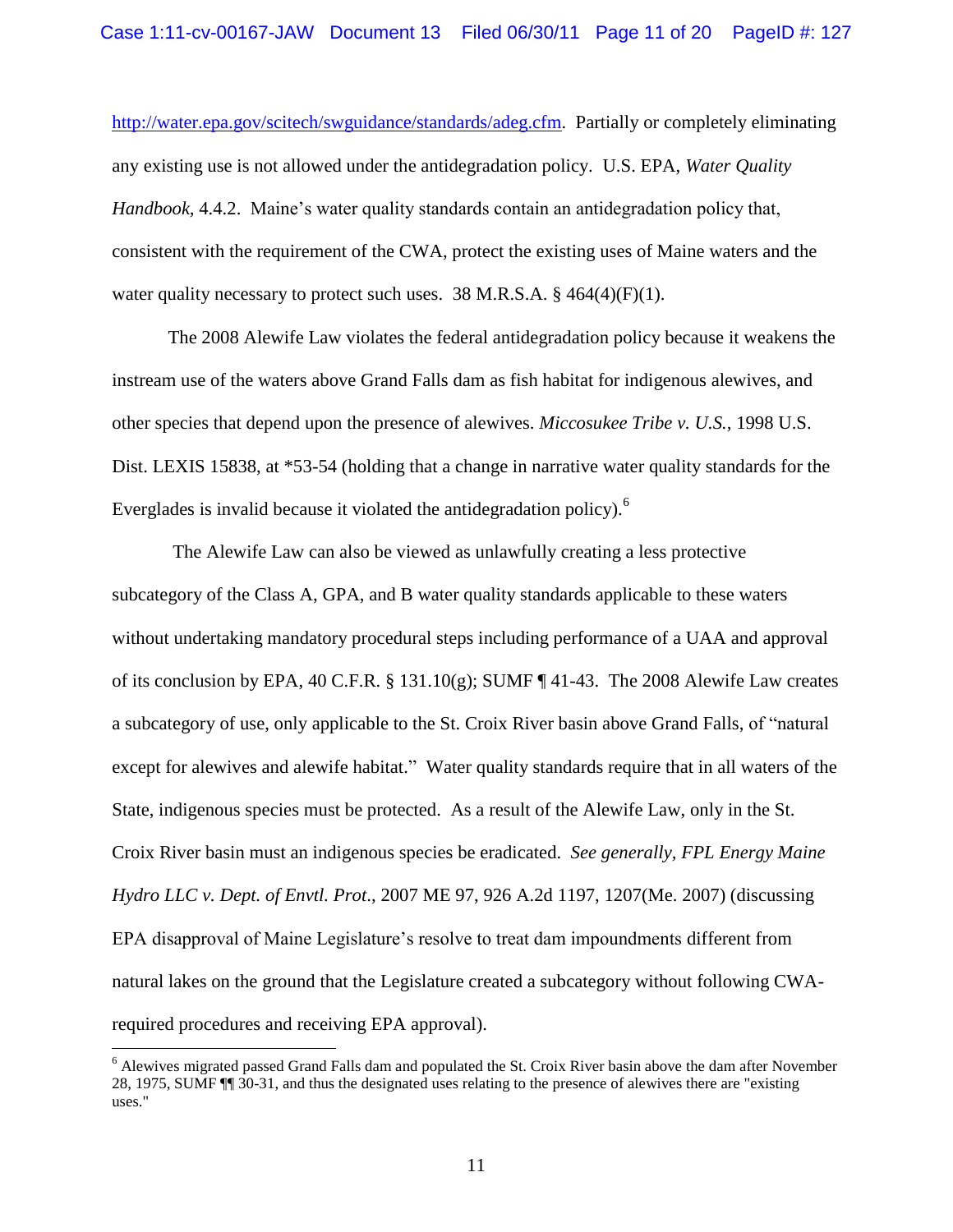## **B. The CWA And Its Implementing Regulations Expressly Preempt The Alewife Law.**

Under the Supremacy Clause of the U.S. Constitution, a federal law or regulation may expressly preempt, and thus invalidate, state law when language in a statute reveals an explicit congressional intent to preempt state law. *Weaver's Cove*, 589 F.3d at 472 (citing *Barnett Bank of Marion County, N.A. v. Nelson*, 517 U.S. 25, 31, (1996)). When a federal statute "unambiguously forbids the States" from taking certain actions, courts need not look beyond the plain language of the federal statute to determine that the state law is preempted. *E.g., Aloha Airlines Inc. v. Director of Taxation of Hawaii,* 464 U.S. 7, 12 (1983) (state gross receipts tax on air transportation expressly preempted because a federal statute prohibited such taxes); *Mendes v. Medtronic*, 18 F.3d 13, 16 (1st Cir. 1994) (claims under state law expressly preempted by Medical Device Amendments to the federal Food, Drug and Cosmetic Act, which barred state requirements for medical devices that differ from the federal law"s requirements).

Here, the CWA and its implementing regulations unambiguously prohibit states from enacting changes to water quality standards without EPA review and approval. The CWA provides that "[w]henever the State revises or adopts a new standard, such revised or new standard shall be submitted to the Administrator [for review and approval]." 33 U.S.C. §  $1313(c)(2)(A)$  and (3); 40 C.F.R. § 13121(e) (providing that water quality standards do not become effective "until EPA approves a change, deletion or addition to that water quality… ."). Congress provided: "If the Administrator, within sixty days after the date of submission the revised or new standard, determines that such standard meets the requirements of this chapter, such standard *shall thereafter* be the water quality standard for the applicable waters of the State." (Emphasis added). As the Department of Environment Protection said in a brief to the Maine Supreme Judicial Court in *FPL Energy Maine DEP* (in which it prevailed):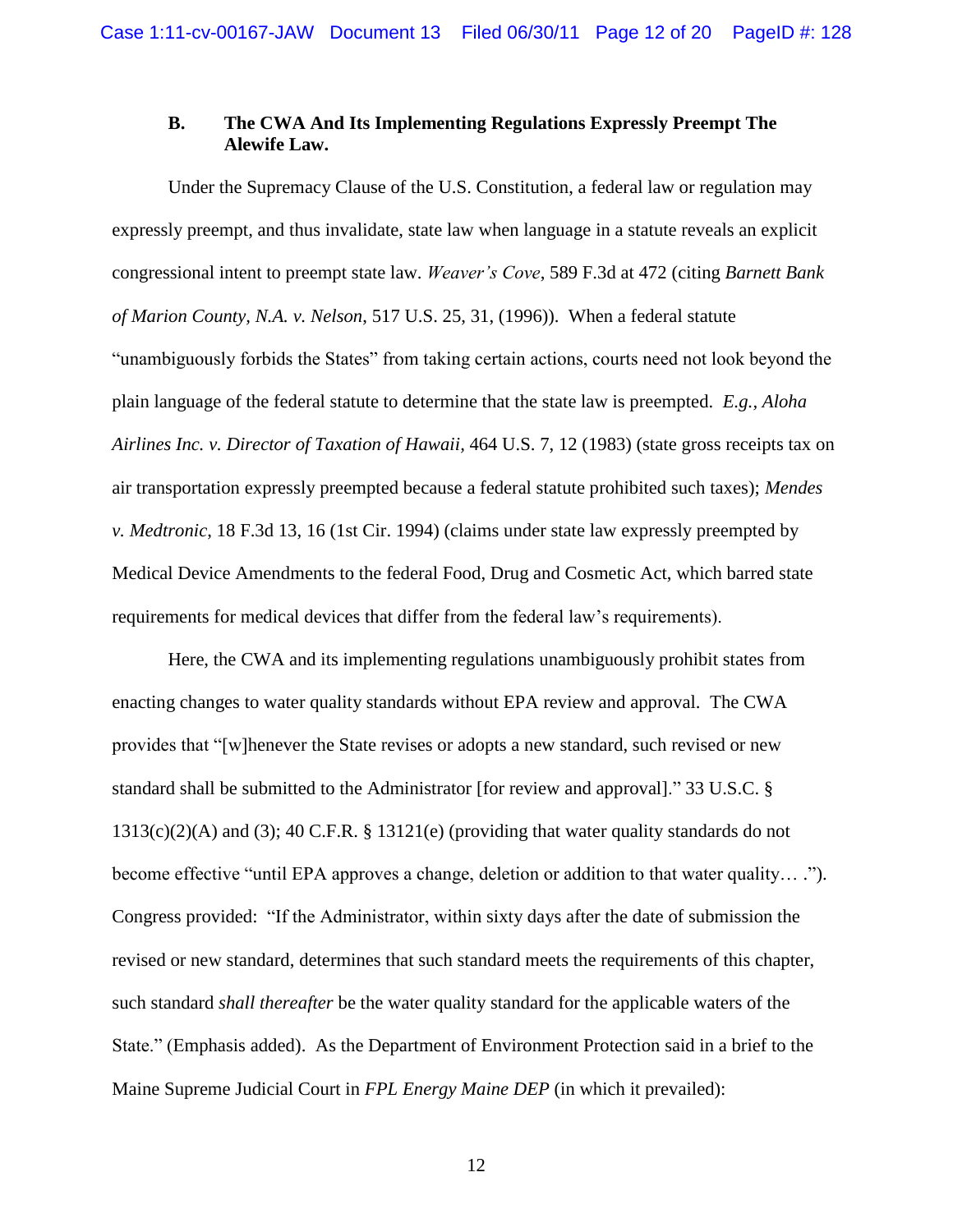…state water quality standards and any amendments to them *must be approved by EPA before they become effective. 33 U.S.C. § 1313; 40 C.F.R. § 131.21; see also NRDC v. EPA, 279 F.3d 1180, 1183 (9th Cir. 2002).* Therefore, any state law or regulatory action that amends or has the effect of amending water quality standards but that fails to receive EPA approval, is not legally effective. *Id.*

*Brief of Maine Dep't of Envtl. Prot. in FPL Energy v. BEP*, LEXSEE 2006 Me S. Ct. Briefs 6365, at \*6 (September 11, 2006) (emphasis in original).

Because EPA did not approve the change to water quality standards for the St. Croix River basin contained in the Alewife Law, and because Maine never even submitted the Alewife Law to EPA for approval, the law and actions by the Maine"s fisheries commissioners to implement it are preempted by the CWA and its implementing regulations.<sup>7</sup>

Equally explicit and unambiguous are the CWA and its implementing regulations prohibiting creation of a less protective "subcategory" of designated use for a specific waterbody unless and until a UAA is performed and its conclusion, showing that the designated use is not achievable, is approved by EPA. 40 C.F.R. § 131.10(g). Here, no UAA was performed and approved, so to the extent the Alewife Law is considered to create a water quality standard subcategory, it is expressly preempted.

The CWA is also explicit and unambiguous in its prohibition against revising water quality standards so as to violate the antidegradation policy. The Act provides that for waters meeting or exceeding "levels necessary to protect the designated use for such waters… any water quality standard…may be revised *only* if such revision is subject to and consistent with the antidegradation policy established under this section. 33 U.S.C. 1313(d)(4)(B); *see also* 40 C.F.R

<sup>&</sup>lt;sup>7</sup> Plaintiffs note it is impermissible for Maine to attempt to avoid the CWA's preemptive authority by enacting a law that has the constructive effect of lowering its water quality standards, but styles the law as something different and filing it in a less conspicuous section of its laws. *See Aloha Airlines*, 464 U.S. at 13 (finding it unpersuasive that the Hawaii legislature styled its law as a property tax measured by gross receipts rather than a straightforward gross receipts tax).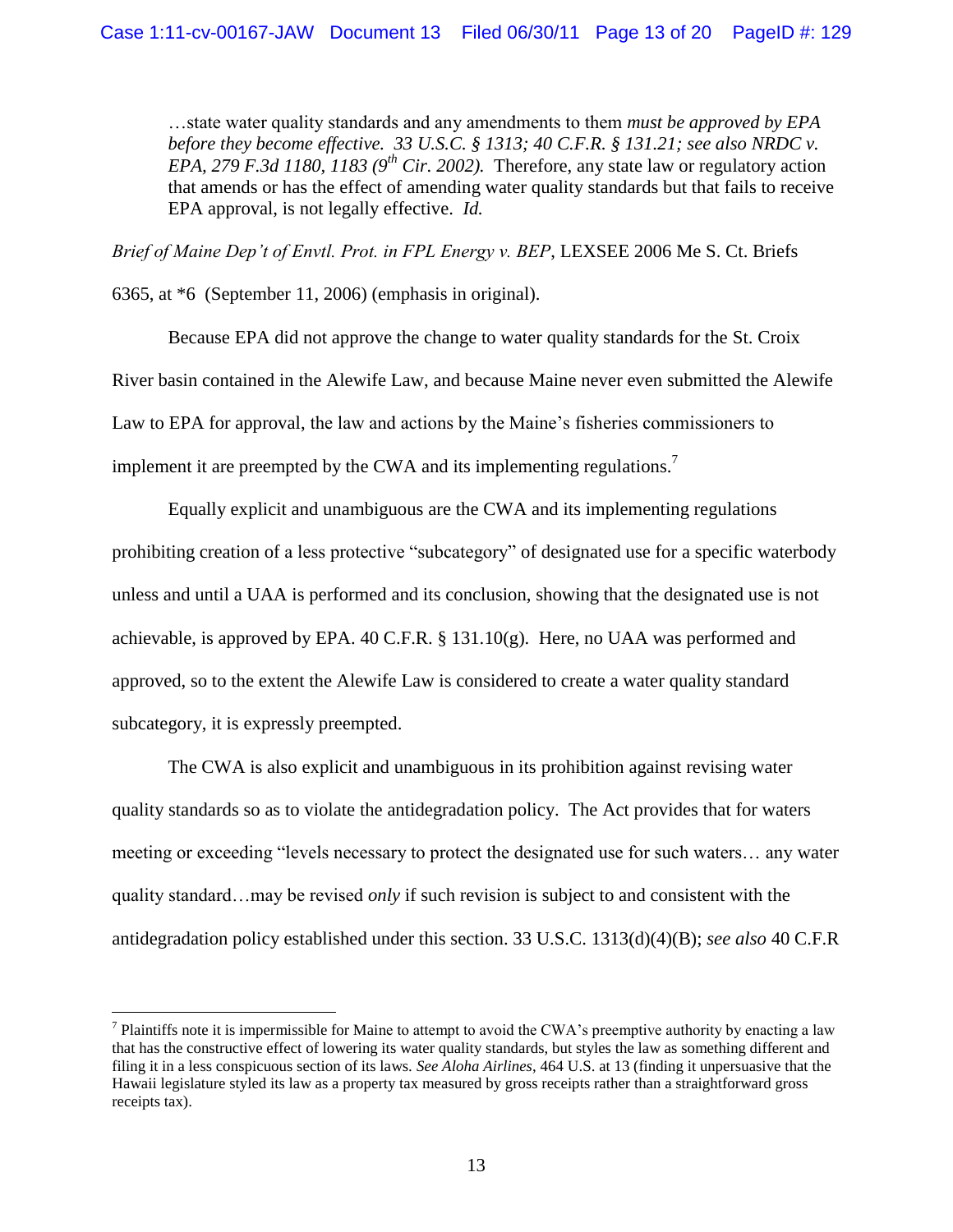§ 131.12. As discussed above, the Alewife Law does not comply with the antidegradation policy and therefore must be preempted.

Lastly, Congress unambiguously sought to achieve the CWA' overall goal to restore and maintain the chemical, physical, and biological integrity of the Nation"s waters, 33 U.S.C. § 1251(a), through the CWA"s provisions controlling adoption and revision of water quality standards. They not only required that changes to water quality standards must receive EPA approval, but also unambiguously stated that "[s]uch standards shall be such as to protect the public health or welfare, *enhance* the quality of water and serve the purposes of this chapter." 33 U.S.C. § 1313(c)(2)(A) (emphasis added). As discussed above, there is no question that the Alewife Law has the substantive effect of degrading, not enhancing, the quality of Maine"s waters and thus must be preempted for this reason as well.

The plain language of the CWA explicitly and unambiguously demonstrates that Congress did not intend to allow states to re-write and implement water quality standards without such changes first meeting the Act"s detailed procedural and substantive requirements for analysis and approval. The CWA plainly and expressly preempts Maine"s Alewife Law.

## **C. The 2008 Alewife Law And The Actions By Defendants To Implement It Unlawfully Conflict With The CWA And Must Be Preempted.**

Under conflict preemption principles, when a state law "stands as an obstacle to the accomplishment and execution of the full purposes and objectives of Congress" it is preempted. *Hines v. Davidowitz*, 312 U.S. 52, 67, 74 (1941) (finding that the Pennsylvania Alien Registration Act"s registration requirement was unenforceable where it stood as an obstacle to the full purposes and objectives regarding immigration that Congress had already provided in the Federal Alien Act); *Crosby v. Nat'l Foreign Trade Council*, 530 U.S. 363, 372-373 (2000);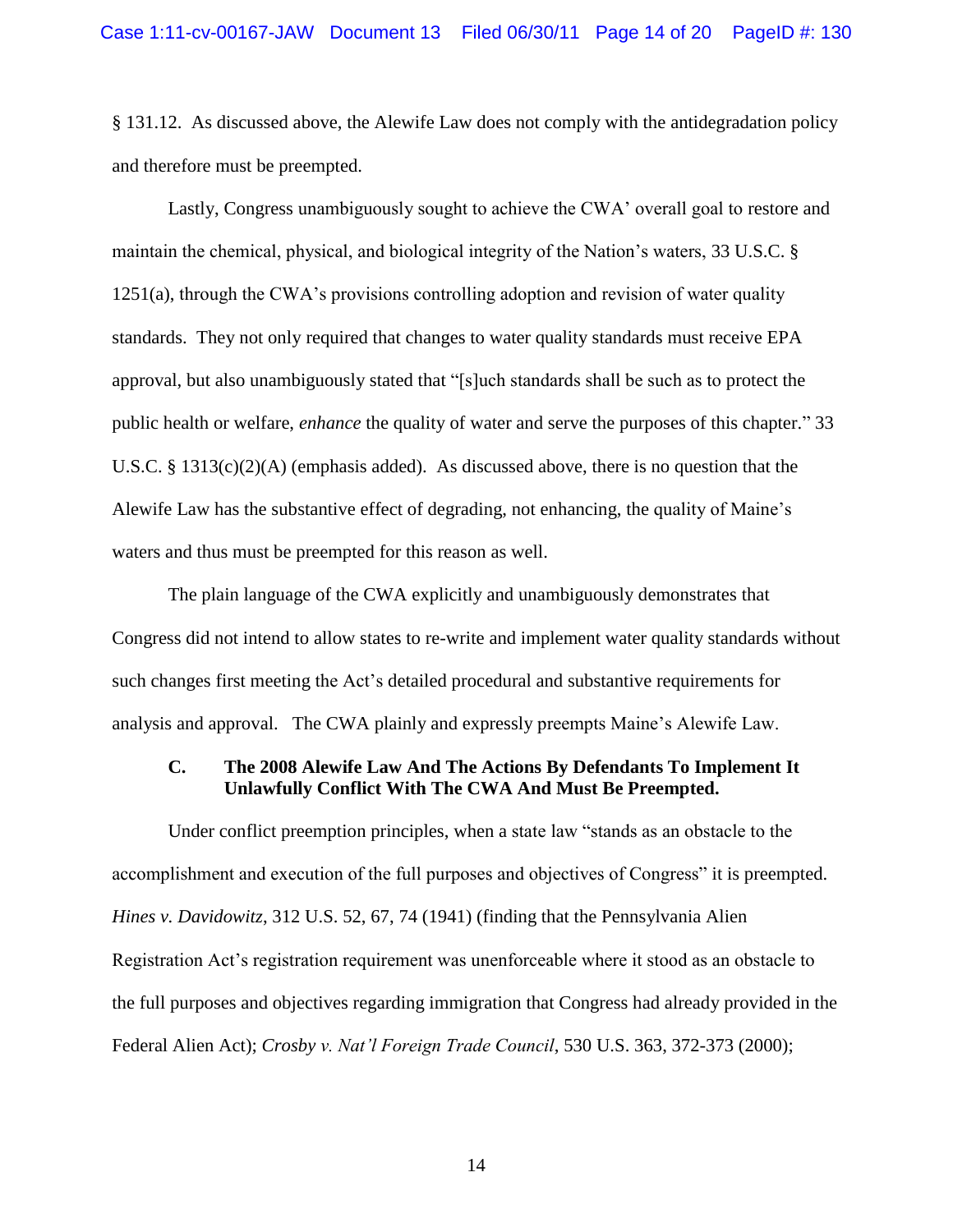*Grant's Dairy Maine, LLC v. Comm'r of Maine Dept. of Ag., Food & Rural Resources,* 232 F.3d 8, 15 (1st Cir. 2000).

As stated by the Supreme Court, to achieve the "ambitious goals" of the CWA set forth in 33 U.S.C. § 1251(a) (to restore and maintain chemical, physical, and biological integrity of waters and to attain water quality which provides for protection and propagation of fish, shellfish, and wildlife), the Act "establishes distinct roles for the Federal and State Governments." *PUD No. 1 of Jefferson County v. Washington Dep't of Ecology,* 511 U.S. 700, 704 (1994). *See also Raymond Proffitt Foundation v. U.S. EPA,* 930 F. Supp. 1088, 1098 (D. Penn. 1996) ("The Act, and § 1313 in particular, sets forth state and federal responsibilities concerning promulgation of a water quality standard."). "Section 303 of the Act…requires each State, *subject to federal approval*, to institute comprehensive water quality standards establishing water quality goals for all intrastate waters. [33 U.S.C.] §§ 1311(b)(1)(C), 1313."*. PUD No. 1* 511 U.S. at 704 (emphasis added). If a state does not satisfy federal minimum requirements in establishing a water quality standard, EPA must reject it. 33 U.S.C. § 1313(c)(3); *see generally, PUD NO. 1,* 511 U.S. at 704-705 (state water quality standards must comply with requirements in 33 U.S.C. § 1251(a)(2) and the antidegradation policy). Also under the Act, a state can create a less protective subcategory of a designated use for a waterbody, but only if an extensive UAA is conducted pursuant to 40 C.F.R.  $\S$  131.10(g).

Here, Maine subverted the water quality standard scheme that was carefully crafted by Congress and EPA, and thus the Alewife Law is an obstacle to the "accomplishment and execution" of Congress" purpose and objective. This case is the mirror image of *FitzGerald,* 549 F.3d 46, where the First Circuit held a Maine law regarding management of the Allagash Wilderness Waterway ("AWW") was not preempted by the Wild and Scenic Rivers Act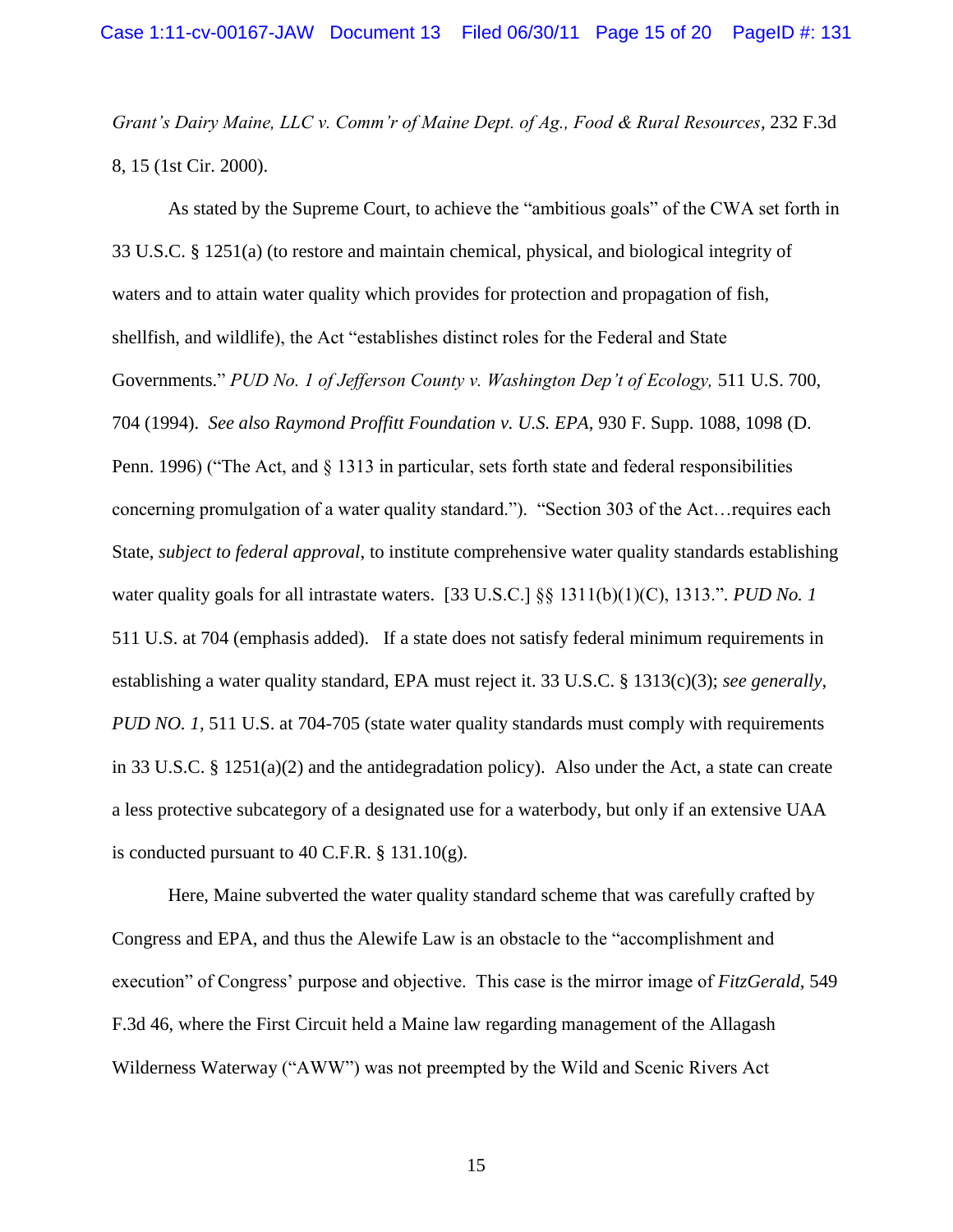("WSRA"). Under the WSRA, Maine is responsible for managing the AWW, which is a wild river in the Wild and Scenic Rivers System. The State enacted a law regarding access to the AWW that Plaintiffs argued was preempted by the WSRA under "stands as an obstacle" conflict preemption. The First Circuit rejected that argument, finding that the WSRA did not "mandate" "any specific standard" for the State to meet in managing the wild river, and that "the WSRA defines a limited role for the federal government, a role primarily of cooperation with and assistance to states… ." *Id.* at 55, 56.

By contrast, the CWA sets specific standards for states to meet in revising water quality standards, and defines an extremely prominent role (indeed, a veto power role) for the federal government in the revision of water quality standards – EPA must approve them or they do not go into effect. *Cf. Nat'l Ass'n of Home Builders v. San Joaquin Valley Unified Air Pollution Control Dist.* 627 F.3d 730, 734 (9th Cir. 2010) (provision of Clean Air Act requiring EPA approval before California can adopt standards for emissions from non-road vehicles and engines "creates a zone of implied preemption… . Any such standard or requirement that the EPA has *not* duly authorized, therefore, is impliedly preempted… .") (emphasis in original).

Water quality standards must also serve the purposes of the CWA, 33 U.S.C. §  $313(c)(2)(A)$ , and must ensure that "existing instream water uses and the level of water quality necessary to protect the existing uses shall be maintained and protected," 40 C.F.R. § 131.12. The Alewife Law, however, directs "[t]he commissioner and the Commissioner of Inland Fisheries and Wildlife [to] ensure that the fishway on the Grand Falls Dam is configured or operated in a manner that *prevents* the passage of alewives." 12 M.R.S.A. § 6134(2)(2008) (emphasis added). This is in direct conflict with the CWA"s objectives to restore and maintain

16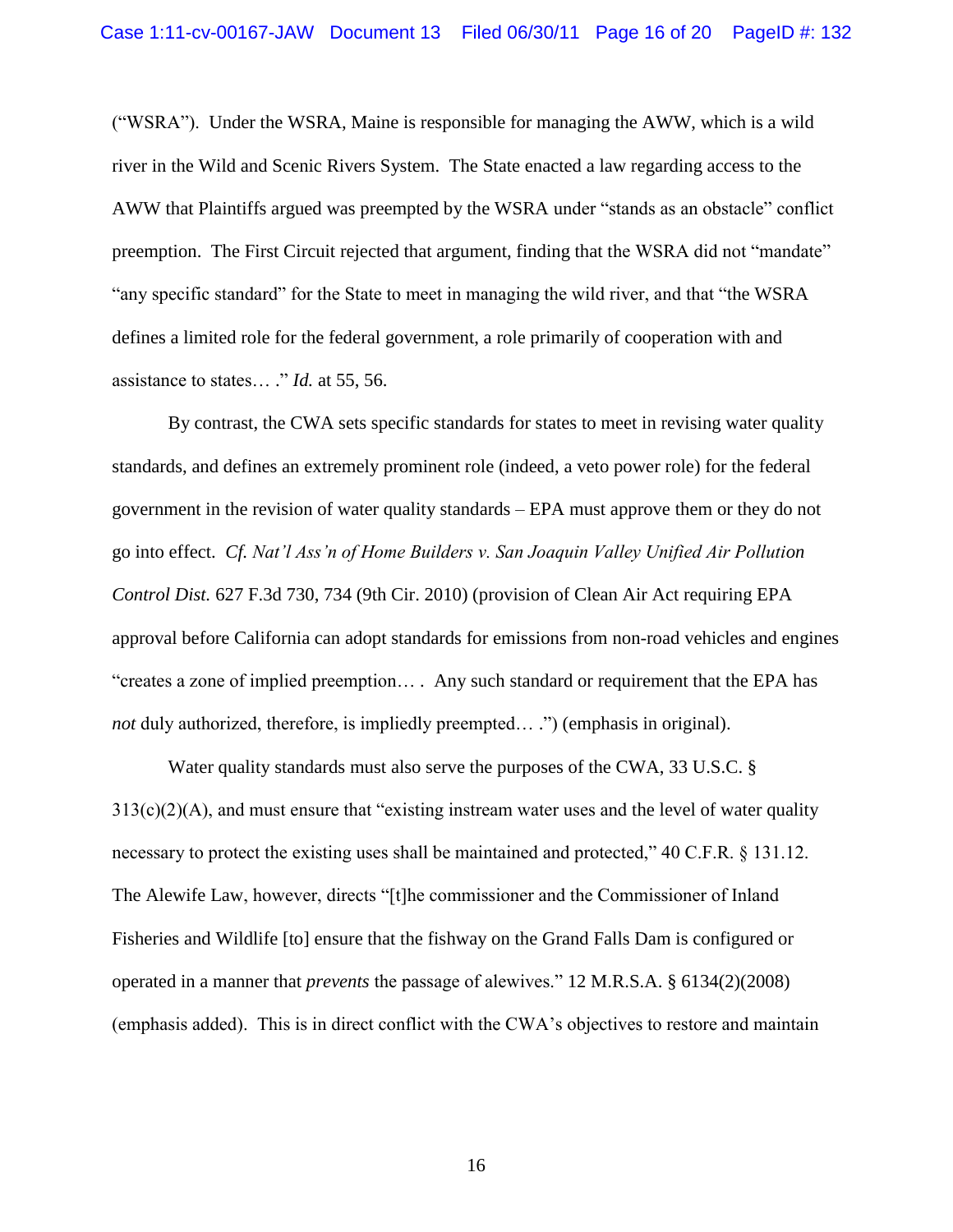the physical and biological integrity of waters, and to attain water quality which provides for protection and propagation of fish, shellfish, and wildlife.

# **D. The Clean Water Act And Its Implementing Regulations Contain A Comprehensive Regulatory Scheme For Establishing And Revising Water Quality Standards That Preempts Maine's Alewife Law.**

Under the Supremacy Clause, a federal law or regulation preempts, and thus invalidates, a state law when Congress creates a scheme of regulation so pervasive as to make reasonable the inference that it left no room for the states to supplement it. *Weaver's Cove*, 589 F.3d at 472 (citing *Fitzgerald,* 549 F.3d at 52). Similar to express preemption, field preemption involves an express or dominant federal interest, but involves an implied intent to prohibit state activity. *Id.*

As described *supra* in section I.B., the CWA and its implementing regulations provide a comprehensive and extremely detailed scheme for how water quality standards can be revised. These provisions leave no room for states to create their own procedures or substantive criteria regarding water quality standard revisions, or to bypass the CWA"s procedures and criteria to simply lower water quality standards by masking the change as something else. *Aloha Airlines*, 464 U.S. at 13. The CWA"s comprehensive scheme for establishing and revising water quality standards makes clear Congress's intent to leave no room to for Maine to unilaterally lower its water quality standards for the St. Croix River.

# **II. PLAINTIFFS HAVE STANDING TO BRING THIS SUIT.**

The First Circuit recently stated:

A plaintiff wishing to establish standing must show "a concrete and particularized injury in fact, a causal connection that permits tracing the claimed injury to the defendant"s actions, and a likelihood that prevailing in the action will afford some redress for injury." [Cites omitted]. The plaintiff need not show that "the defendant's actions are the very last step in the chain of causation" for injury." [Cite omitted]. It suffices if the plaintiff can show "injury produced by determinative or coercive effect upon the action of someone else." [Cite omitted].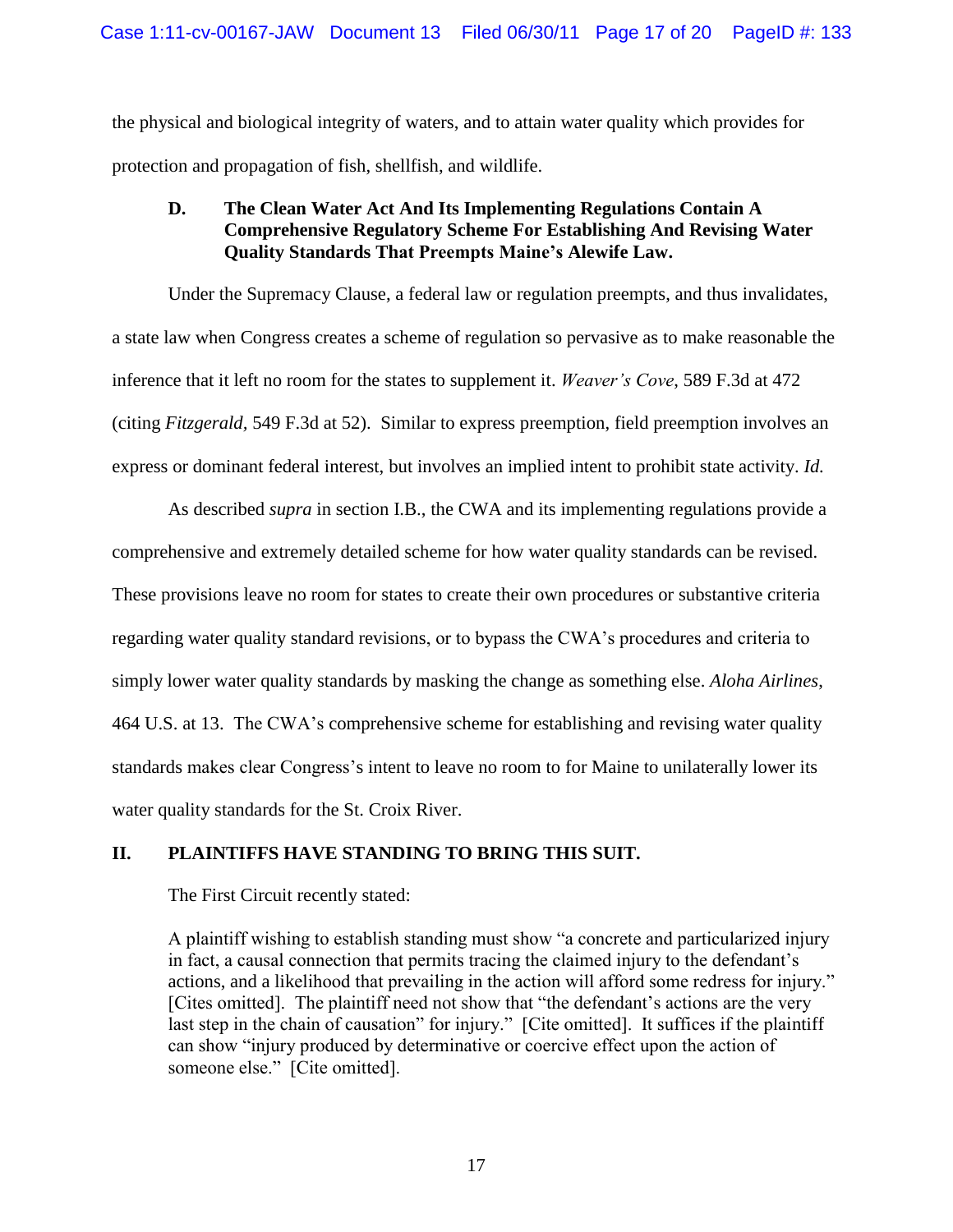*Weaver's Cove*, 598 F.3d at 467. The facts supporting are fully set forth in the SUMF  $\P$  (44-67) and accompanying declarations of Douglas H. Watts, Kathleen McGee, and Ed Friedman (Chair of FOMB), and will only be generally described here.

Plaintiffs have suffered an injury in fact. For instance, Douglas Watts, a professional nature photographer (who has photographed alewives), wants to travel to the St. Croix River basin above Grand Falls to photograph alewives but cannot because the Alewife Law blocks the alewives from entering the upper reaches of the river. SUMF ¶ 58. He would also fish above Grand Falls, but does not because the river basin there is in such a sadly unnatural state due to the eradication of alewives above the dam. SUMF ¶ 60. Kathleen McGee, an artist and political consultant, finds spending time in nature has spiritual qualities, provides artistic inspiration, and provides recreational opportunities. SUMF ¶ 64. Ms. McGee regularly spends time on the coast and in Gulf of Maine waters, including the lower St. Croix River. SUMF ¶ 64. Her experience and enjoyment of these waters is diminished because their natural biodiversity has been significantly impaired by the eradication of alewives from virtually all of the St. Croix River basin. SUMF ¶ 65. FOMB has members who own property along, work in, and recreate on the St. Croix River, and throughout the Gulf of Maine. SUMF ¶ 55. Their economic opportunities and enjoyment of these waters are diminished by the removal of alewives from 98 percent of the St. Croix River Basin. SUMF ¶¶ 48, 54, 58. *Animal Welfare Institute v. Martin,* 623 F.3d 19, 25-26 (1st Cir. 2010) (finding injury in fact where trapping regulations that will "interfere with Canada lynx's natural state and may increase animals' risk of death'' reduce "the likelihood that" plaintiffs will observe lynx in their natural state); *Maine People's Alliance v. Mallinckrodt, Inc.*, 471 F.3d 277, 284 (1st Cir. 2006) (concluding that "[p]laintiffs in environmental suits may predicate claims of injury on aesthetic or recreational harms"); *United States Public Interest*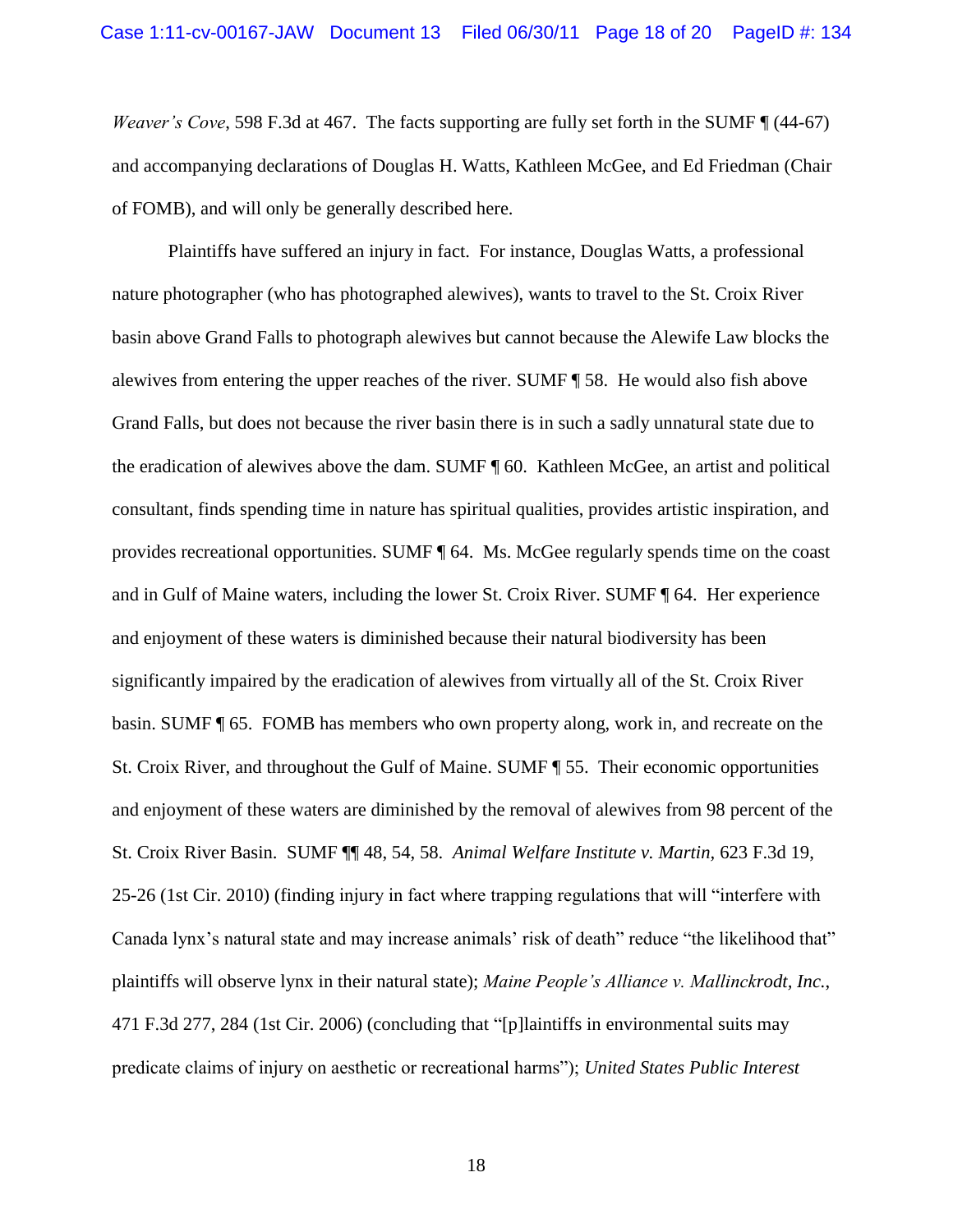*Research Group v. Heritage Salmon,* 2001 U.S. Dist. LEXIS 13283, at \*22, \*26 (D. Maine August 28, 2001) (finding economic injury in environmental suit sufficient to prove standing) and (concluding that where harm to migratory fish is involved, injury in fact not limited to users of "narrowly confined waterbody" where offending conduct is occurring).

Plaintiffs" injuries are also traceable to the Alewife Law. The law literally eliminates alewives from a waterbody where Plaintiffs want to observe them, and clearly diminishes the natural biodiversity of the St. Croix River and the Gulf of Maine by blocking one of their most important keystone species from its tremendously productive spawning and rearing habitat. SUMF ¶¶ at 13, 14, 16, 38. This Court can redress Plaintiffs" injuries by striking down the Alewife Law and enjoining its implementation, which would allow alewives to return to their spawning habitat in the St. Croix River basin where they would have the opportunity to replenish their population to natural historic levels.<sup>8</sup>

#### **CONCLUSION**

For the reasons set forth above, Maine"s Alewife Law, Section 1, Paragraph two of Pub. Law Ch. 587, 123rd Legislature; 12 M.R.S.A. §6134(2), and the actions by the Maine Commissioners of Marine Resources and Inland Fisheries and Wildlife to implement this law are pre-empted by the federal Clean Water Act and its implementing regulations and violate the Supremacy Clause of the U.S. CONST. art. VI, cl. 2. Plaintiff"s request an order declaring the Alewife Law unlawful and prohibiting the Commissioners of DMR and IFW from implementing the law.

Respectfully submitted this  $30<sup>th</sup>$  day of June, 2011

 $8$  FOMB has associational standing to sue on behalf of its members because (1) its members have standing to sue in their own right (Mr. Watts and Ms. McGee are FOMB members); (2) FOMB"s members" interests are germane to FOMB"s purpose (SUMF ¶ 52); and (3) the claim asserted and the relief requested does not require the individual participation of members. *U.S. PIRG*, 2001 U.S. Dist. LEXIS, at \*19.